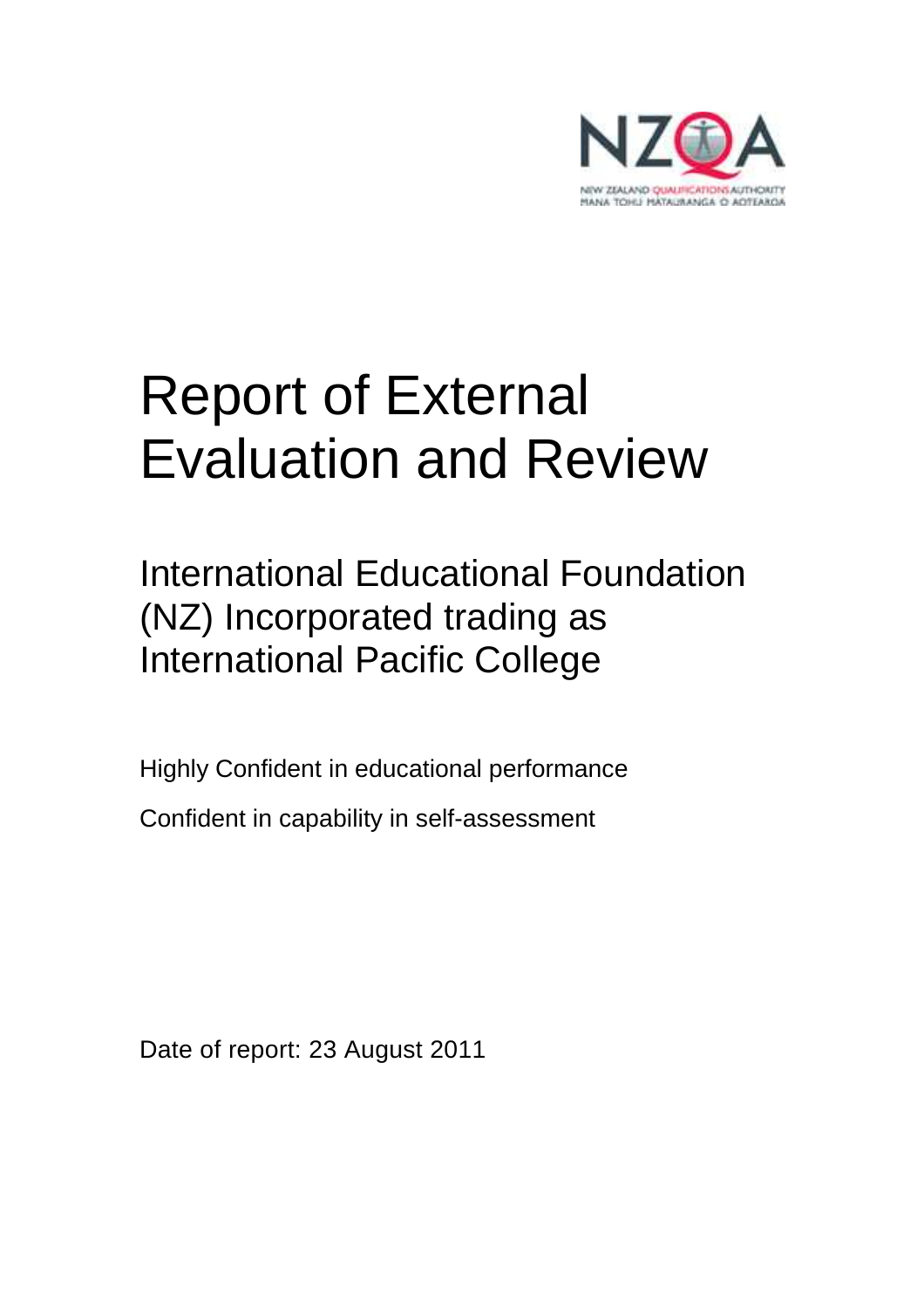## **Contents**

MoE Number: 8550 NZQA Reference: C04438 6, 7, and 8 April 2011 Date of EER visit: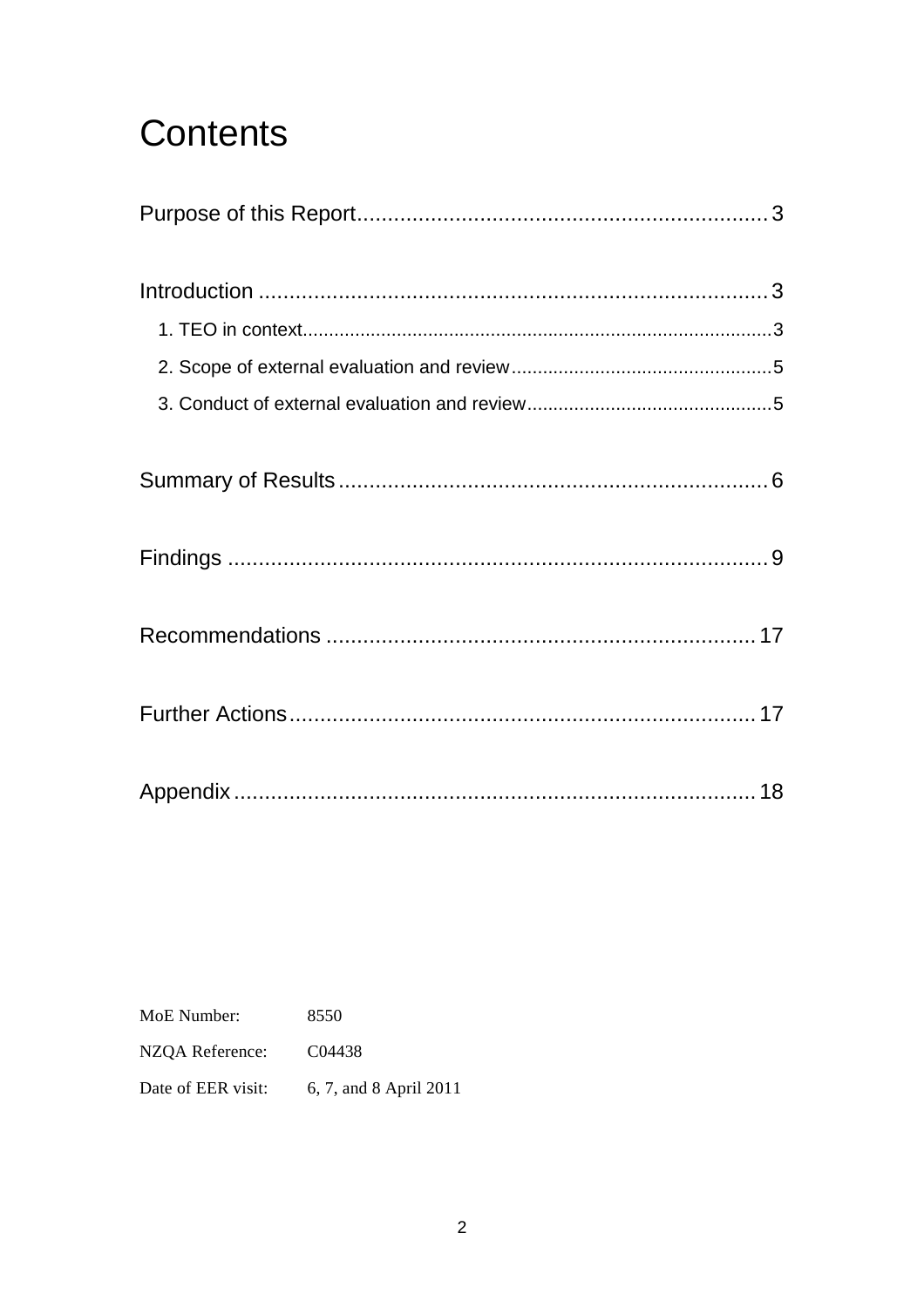## Purpose of this Report

*The purpose of this external evaluation and review report is to provide a public statement about the Tertiary Education Organisation's (TEO) educational performance and capability in self-assessment. It forms part of the accountability process required by Government to inform investors, the public, students, prospective students, communities, employers, and other interested parties. It is also intended to be used by the TEO itself for quality improvement purposes.* 

## Introduction

### 1. TEO in context

| Location:                      | <b>Palmerston North</b>                                                         |
|--------------------------------|---------------------------------------------------------------------------------|
| Type:                          | Private training establishment                                                  |
| First registered:              | 1991                                                                            |
| Number of students:            | Domestic: 56 equivalent full-time students                                      |
|                                | International: 284 equivalent full-time students                                |
| Number of staff:               | 42 equivalent full-time academic staff<br>10-12 part-time academic staff        |
| Scope of active accreditation: | Programmes and approximate student enrolments:                                  |
|                                | Master of International Studies (Level 9) (three)                               |
|                                | Postgraduate Diploma of International Studies<br>$\bullet$<br>(Level 8) (three) |
|                                | Bachelor of International Studies (Level 7) (155)                               |
|                                | Diploma of Japanese Studies (Level 5) (12)                                      |
|                                | Graduate Diploma of International Studies (Level<br>$7)$ (three)                |
|                                | Diploma of International Sports Studies (Level 5)<br>(14)                       |
|                                | Diploma of International Studies (Level 6) (99)                                 |
|                                | Foundation English programme (50)                                               |
|                                | Certificate of Proficiency in English I and II (one)                            |
| Sites:                         | One main site as above with a smaller site in Queenstown.                       |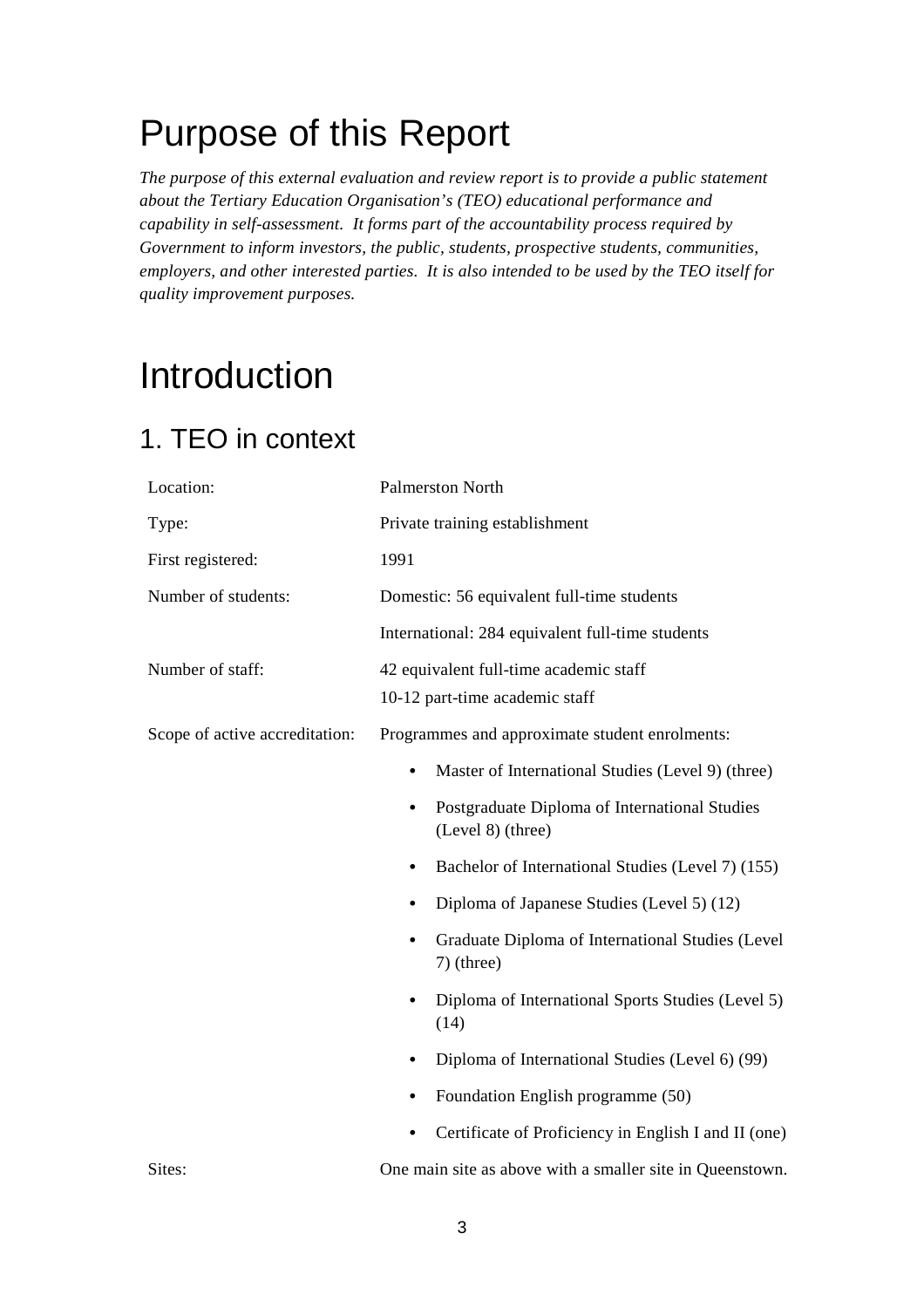| Distinctive characteristics:           | International Pacific College (IPC) commenced operation in<br>1990 with an intake of 69 Japanese students. Students have<br>been predominantly Japanese young people but increasingly<br>are coming from over 20 different countries. The number<br>of domestic students has grown and IPC receives Tertiary<br>Education Commission funding for 60 equivalent full-time<br>students. IPC's diploma and degree programmes are at<br>levels 5-7 respectively, with a small number working at<br>levels 8-9 at postgraduate, diploma, or Masters levels. All<br>qualifications are approved by NZQA. The majority of<br>students reside on campus. IPC's board of trustees and the<br>chairman-CEO reside in Japan. |
|----------------------------------------|-------------------------------------------------------------------------------------------------------------------------------------------------------------------------------------------------------------------------------------------------------------------------------------------------------------------------------------------------------------------------------------------------------------------------------------------------------------------------------------------------------------------------------------------------------------------------------------------------------------------------------------------------------------------------------------------------------------------|
| Recent significant changes:            | A replacement New Zealand-based president was appointed<br>approximately two years ago.                                                                                                                                                                                                                                                                                                                                                                                                                                                                                                                                                                                                                           |
| Previous quality assurance<br>history: | At IPC's NZQA quality assurance review in 2008, one<br>requirement was not met relating to the Code of Practice for<br>the Pastoral Care of International Students. Specifically,<br>516 students were enrolled, of whom 448 were international<br>students. Signed parental consent forms were not<br>completed for two out of six under-18 student files sampled.<br>IPC has addressed this requirement.                                                                                                                                                                                                                                                                                                        |
|                                        | The most recent degree monitor's report was in 2010 and<br>included comment on the following.                                                                                                                                                                                                                                                                                                                                                                                                                                                                                                                                                                                                                     |
|                                        | Pastoral care of students.<br>$\bullet$                                                                                                                                                                                                                                                                                                                                                                                                                                                                                                                                                                                                                                                                           |
|                                        | Staff and student research programmes, especially<br>٠<br>the latter, with IPC currently in the process of<br>rewriting course notes into a more comprehensive<br>document.                                                                                                                                                                                                                                                                                                                                                                                                                                                                                                                                       |
|                                        | IPC is in the process of rewriting and updating the<br>Environment course.                                                                                                                                                                                                                                                                                                                                                                                                                                                                                                                                                                                                                                        |
|                                        | Following a recommendation made in the monitor's<br>report, it is noteworthy that pre-teaching meetings<br>with the staff have resulted in the adoption of<br>environmental themes being used to develop and<br>underscore the importance of integration across<br>courses.                                                                                                                                                                                                                                                                                                                                                                                                                                       |
|                                        | Staff restructuring, under discussion at present, is<br>aimed at redressing academic staff teaching and<br>administrative loads.                                                                                                                                                                                                                                                                                                                                                                                                                                                                                                                                                                                  |
|                                        | IPC is addressing ongoing problems with<br>computing facilities, notably upgrading student                                                                                                                                                                                                                                                                                                                                                                                                                                                                                                                                                                                                                        |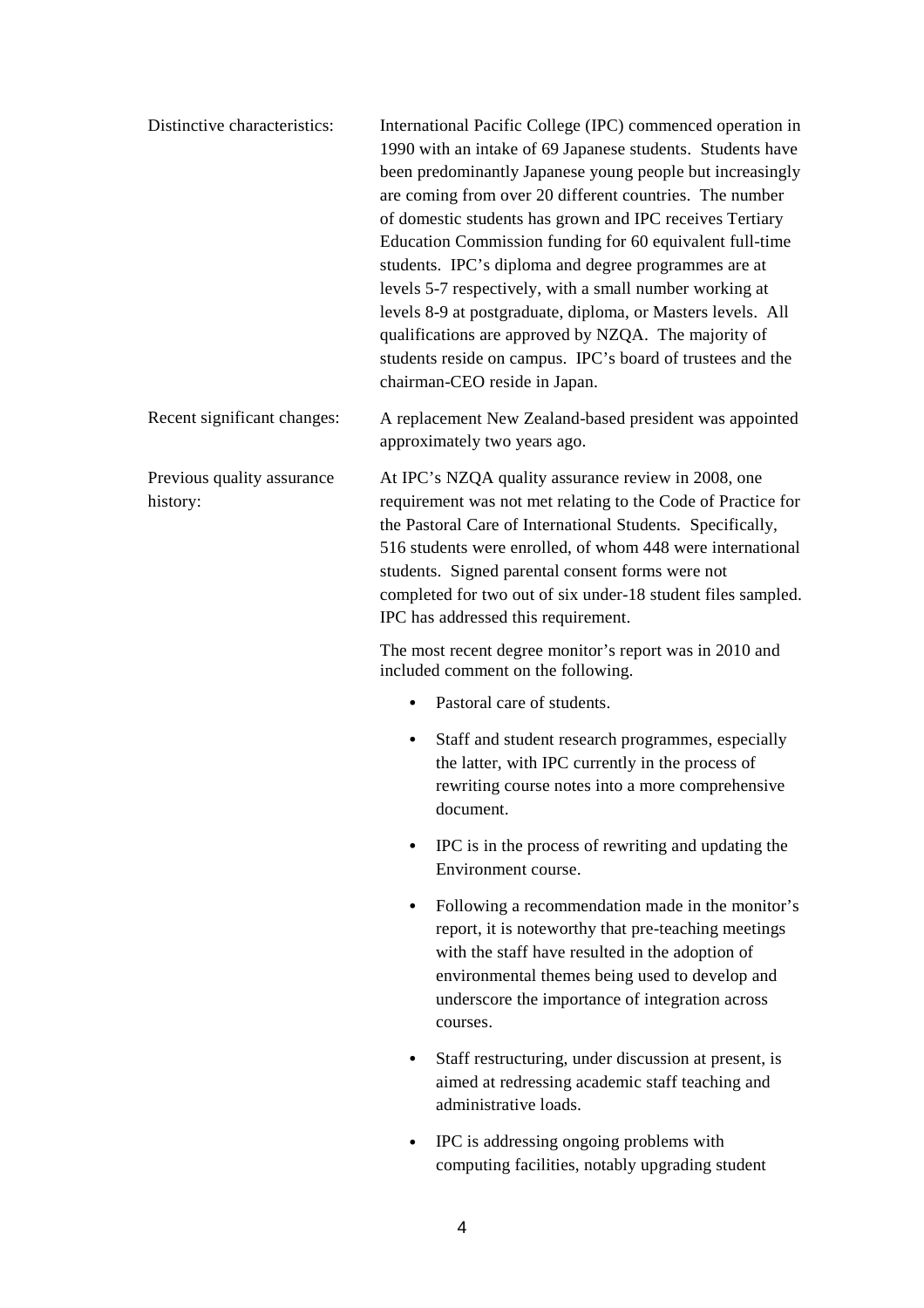internet and mail services and separating them from those that the staff use, and examining whether to outsource computing facilities, with the objective of improving services and reducing costs.

### 2. Scope of external evaluation and review

This evaluation included the following two mandatory focus areas:

- Governance, management, and strategy
- International student support.

The following two focus areas include three programmes and were chosen for the EER based on student enrolment numbers. Together the programmes chosen represent approximately 80 per cent of student enrolments.

- Bachelor of International Studies (including the Diploma of International Studies)
- Foundation English programme.

Other programmes were not included because of low student enrolments within each.

### 3. Conduct of external evaluation and review

*All external evaluation and reviews are conducted in accordance with NZQA's published policies and procedures. The methodology used is described fully in the web document*  Policy and Guidelines for the Conduct of External Evaluation and Review *available at: http://www.nzqa.govt.nz/providers-partners/registration-and-accreditation/externalevaluation-and-review/policy-and-guidelines-eer/introduction/* 

A team of three evaluators – an NZQA lead evaluator and two team evaluators – conducted the evaluation over three days at the main site in Palmerston North. The team interviewed the following people: the board chair and CEO in Japan, via a video link; the IPC New Zealand president, programme deans, teaching and administration staff including those responsible for the pastoral care of international students; groups of students from each programme focus area; and the academic board and research committee. The team also reviewed relevant documentation and electronic records to confirm and validate matters discussed during the evaluative conversations.

International Pacific College has had an opportunity to comment on the accuracy of this report, and NZQA has fully considered the submissions received before finalising the report.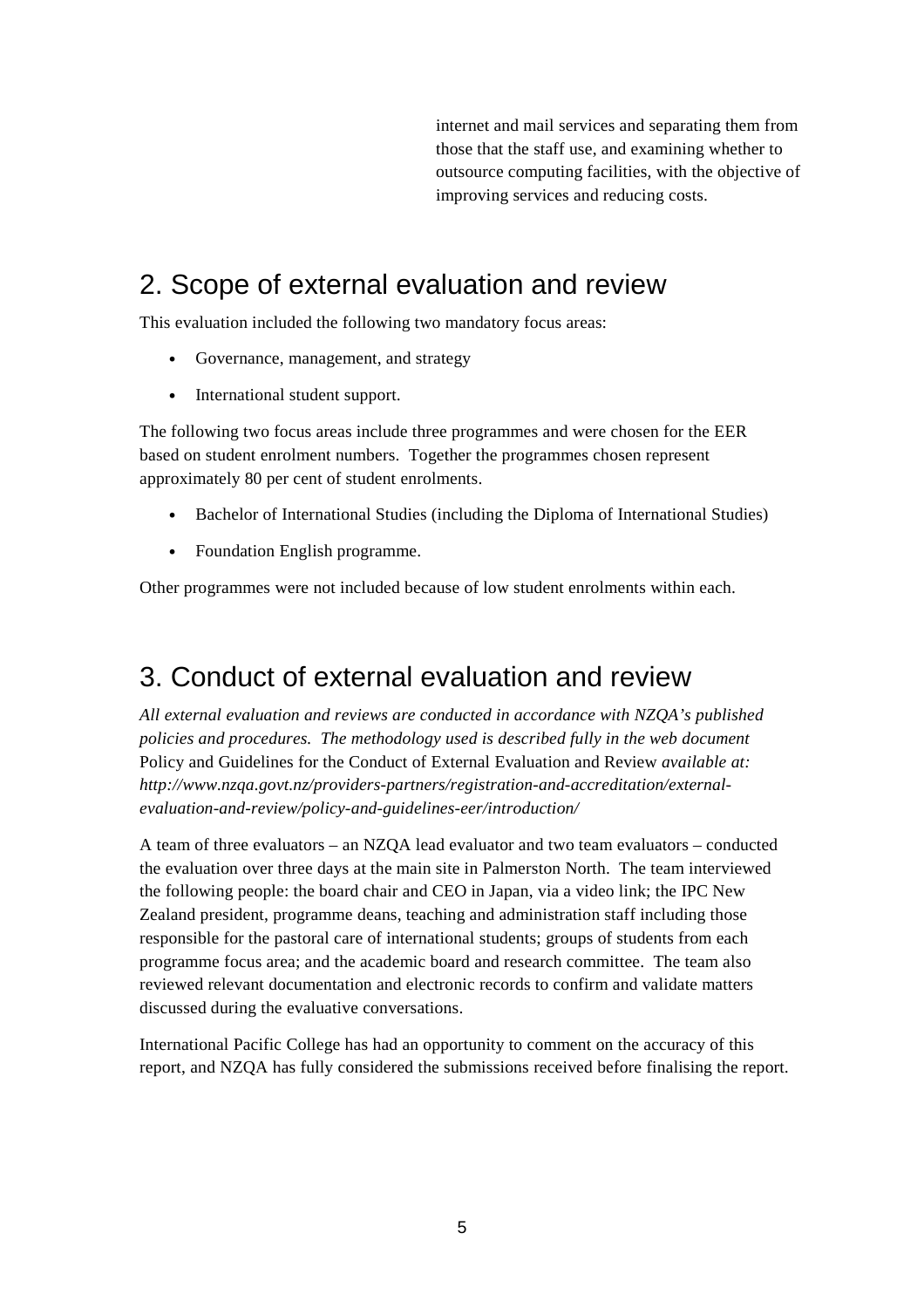## Summary of Results

### Statement of confidence on educational performance

NZQA is **Highly Confident** in the educational performance of **International Pacific College.** 

Past and current students of IPC achieve success in their studies consistently and at a high level. Results from 2009, the most recent complete set of data, show that 72 per cent of students complete courses, (national median  $74$  per cent<sup>1</sup>), 90 per cent of students complete a qualification, (national median 71 per cent), and 83 per cent of students complete a qualification or re-enrol with IPC the following year (national median 66 per cent). These figures are significantly above the private training establishment subsector median and represent excellent results.

Students requiring development in their English language skills enrol in the Foundation English programme prior to enrolment in a diploma or degree programme of their choice. Over the past four years, between 86 and 100 per cent of students in the Foundation English programme have made progress with their English language at levels enabling them to enrol in higher courses.

Current and past students interviewed at this evaluation consistently commented that they were satisfied with their academic progress, highly satisfied with the learning resources provided, such is the library, highly satisfied with access to online academic databases, and highly satisfied with the ready availability of academic and administration staff to support them. IPC's student survey results confirm this level of student satisfaction.

Teaching staff are well supported to progress and update their academic qualifications as well as to undertake relevant training to maintain the currency of their adult education practice. Staff are actively involved in a robust and regular moderation of student assessments, which has consistently confirmed the validity and consistency of marking.

Many staff are currently completing postgraduate qualifications, with five staff completing their PhDs this year. Several staff have also presented papers at conferences and published material in peer reviewed academic journals. This level of staff involvement in research and academic development is actively supported by management and is seen by students and staff as contributing well to the standing of IPC in the tertiary education sector.

 $\overline{a}$ 

<sup>&</sup>lt;sup>1</sup> Tertiary Education Commission published educational performance data. www.tec.govt.nz.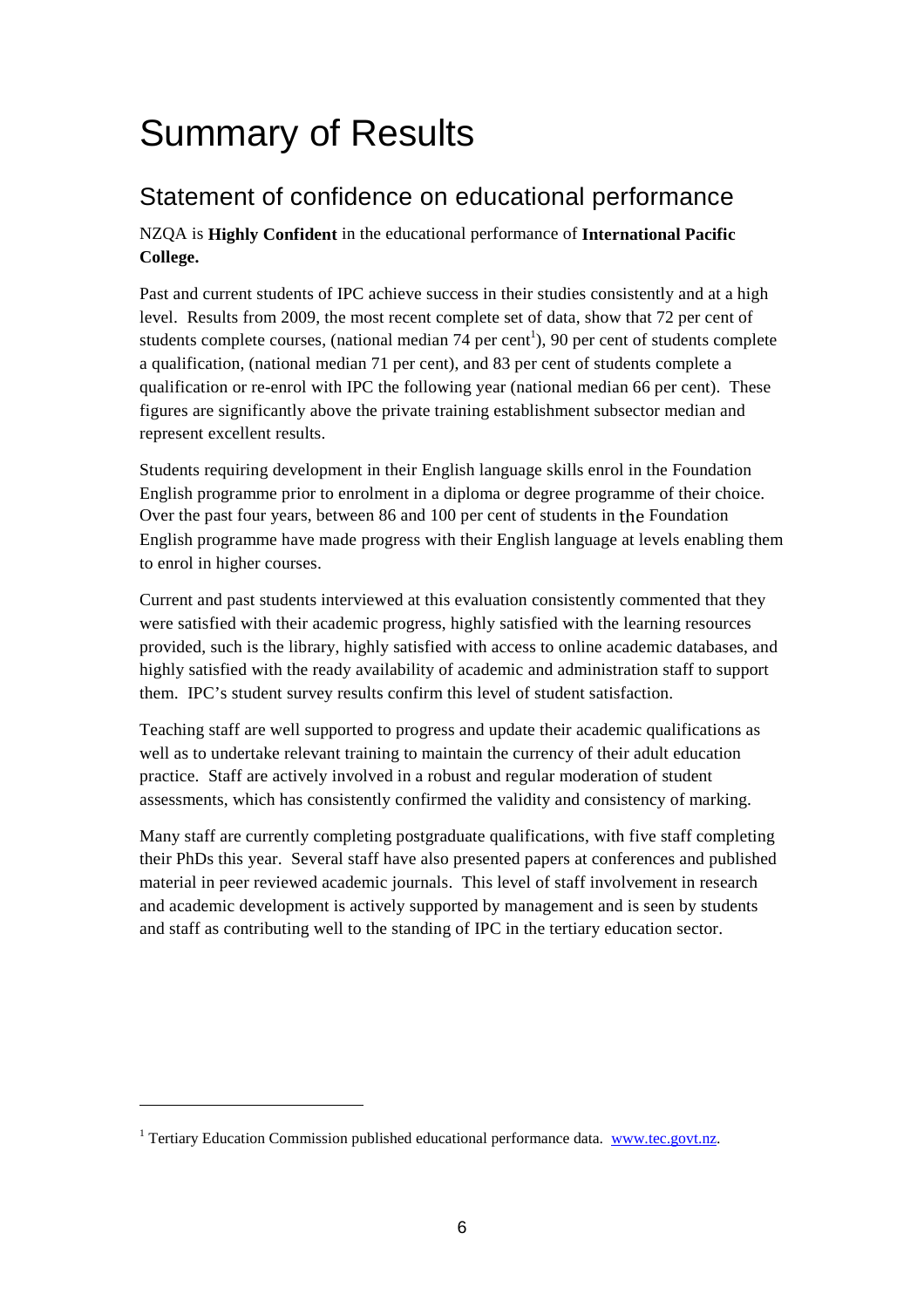### Statement of confidence on capability in self-assessment

NZQA is **Confident** in the capability in self-assessment of **International Pacific College.** 

IPC has well-developed policies and well-embedded practices that review how well the organisation operates across its programmes and how well it supports its international and domestic students towards high student achievement. Beyond this internal performance benchmarking, IPC has not yet been able to establish external benchmark data with which to judge its educational performance, beyond that recently published by the Tertiary Education Commission. IPC's wide range of self-assessment practices is leading to worthwhile improvements across the organisation, both in processes and outcomes. Examples noted include the introduction of supplementary papers to support degree students to further their English language development and the updating of existing course prescriptions to stay current, especially in relation to the interdisciplinary nature of both the Diploma and Bachelor of International Studies.

#### **Student management system**

The organisation has a purpose-built computerised student management system utilising an interactive database along with spreadsheet and other processing capability. The system provides a high level of functionality to record, monitor, and report on all aspects of the programmes offered and other aspects related to IPC being a largely residential operation with a wide range of student support services. Most students live on site, so IPC is able to monitor closely students' attendance and performance in all their courses, giving close attention to their well-being.

While a reasonably systematic and good level of reporting on programme performance and outcomes is in place, not all aspects are tracked and monitored over time, and data are not analysed routinely to identify patterns and trends in order to bring about improvements. For example, IPC management may find it useful to analyse student survey data more than at present and use the findings to guide, for example, the evaluation of course delivery and teacher performance. These steps are well within IPC's administrative and processing capability, especially given the recent shift from paper-based to electronic format of its reporting and recording processes, and this in turn should enable relevant staff more easily to carry out programme and other reviews, as required for decision and policy purposes. At present, however, such activity is not evident in the wider sense of trends over time, patterns across courses, or across the staff members who teach and support the students.

While lecturers moderate students' scripts regularly and well across all programmes, the potential exists for gaps in the checking of new and revised assessment material and in testing for validity and fitness for purpose prior to use.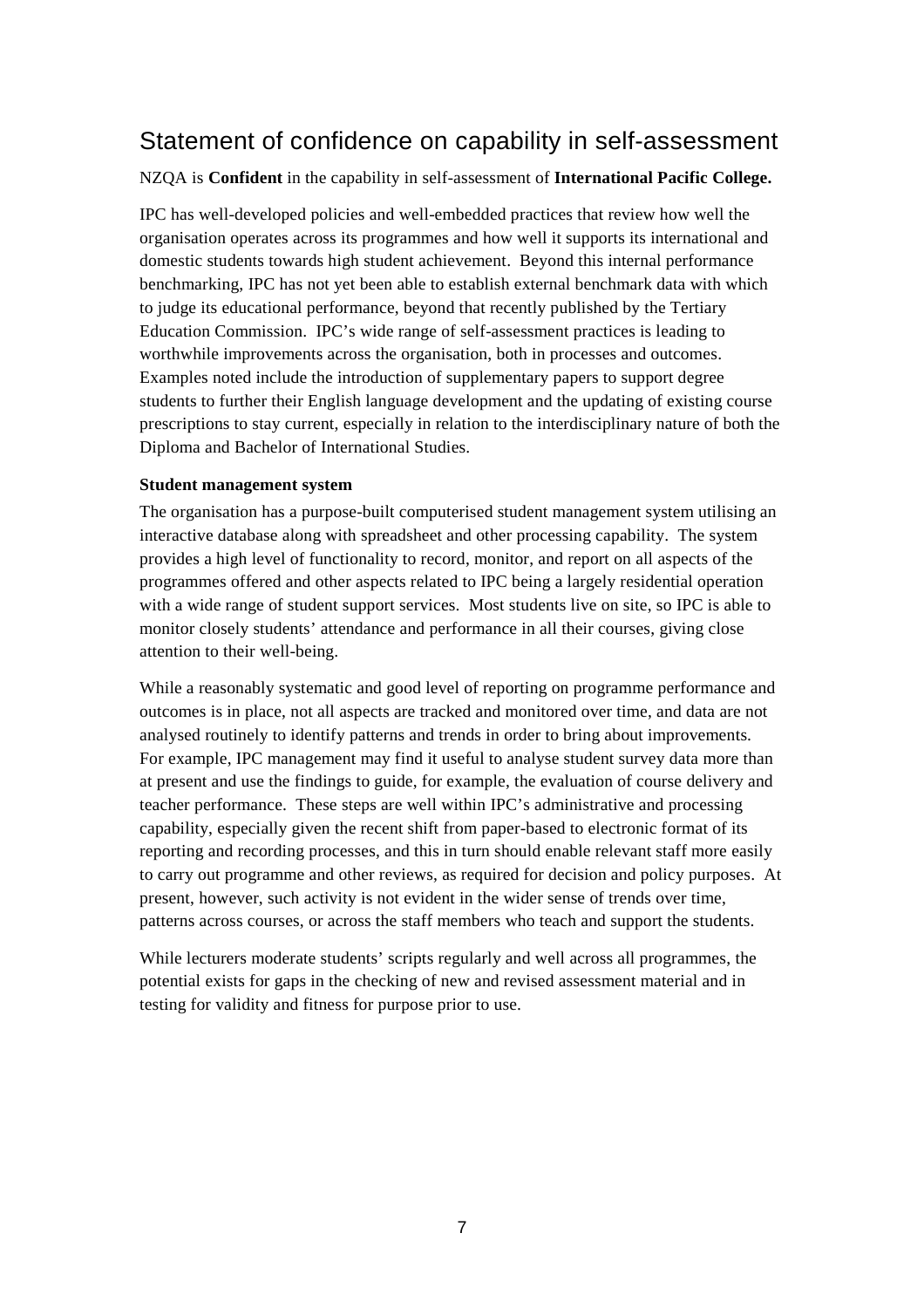#### **Post-course tracking**

The organisation has conducted a significant study of student outcomes over 20 years, gaining a commendable response rate of 700 out of a possible 1700 students. The study showed that 86 per cent of respondents gain employment in a related field and 14 per cent move on to further higher education. IPC has also established a Facebook page where past students frequently post messages regarding their satisfaction with their time at IPC, and often noting where they are working. IPC also receives many unsolicited emails of a similar nature from past students.

IPC has well-established internal benchmarking practices to track and monitor programme performance over time, but has not yet established external benchmarks with tertiary education organisations offering programmes at a similar level.

### TEO response

International Pacific College has confirmed the factual accuracy of this report.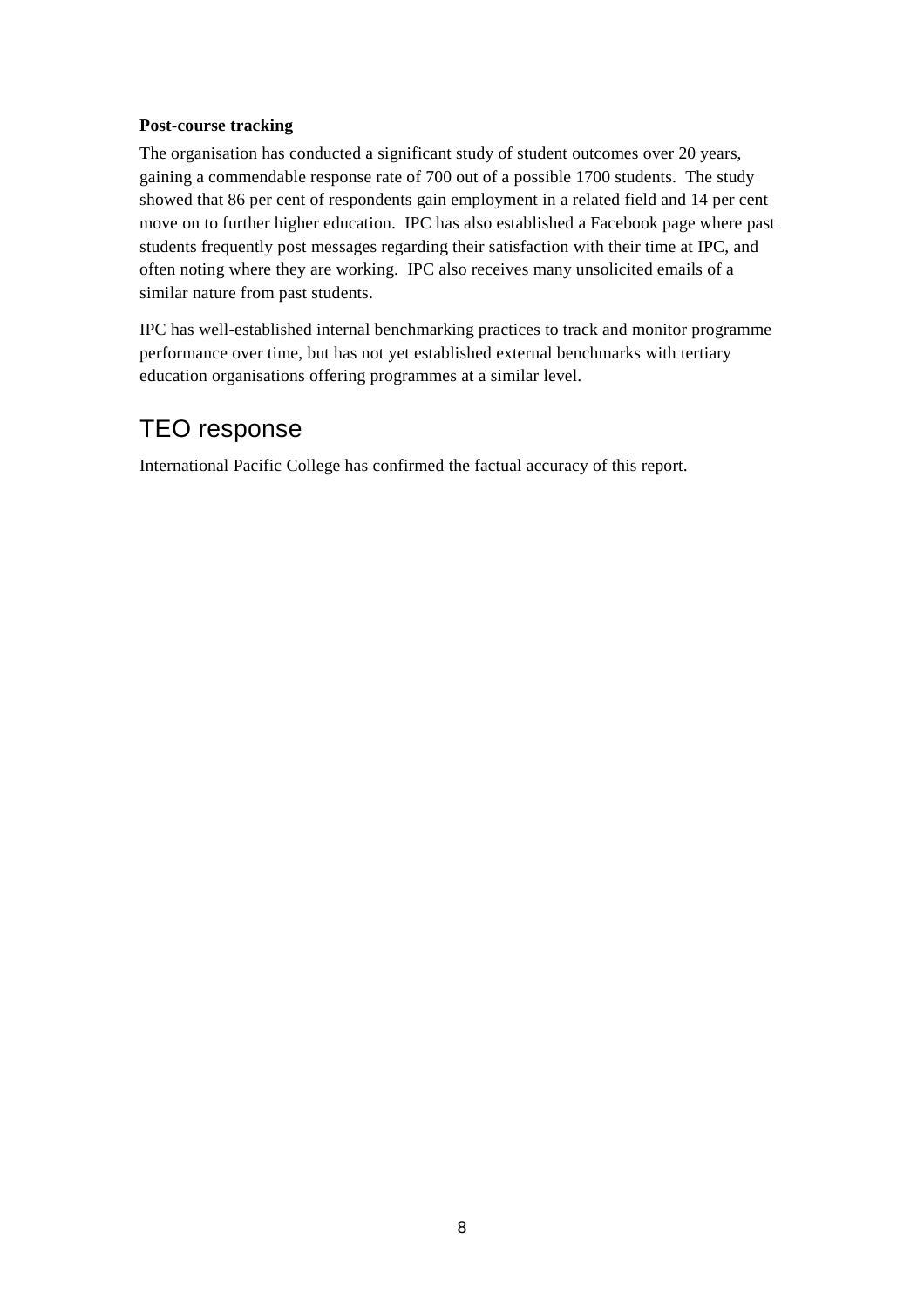## $Findings<sup>2</sup>$

 $\overline{a}$ 

#### 1.1 How well do learners achieve?

The rating for performance in relation to this key evaluation question is **Good**

The rating for capability in self-assessment for this key evaluation question is **Good.**

IPC's degree-level student retention and qualification completion rates are significantly higher than for other private training establishments offering diplomas, degrees, and postgraduate programmes. The subsector median for qualification completions is 71 per cent, whereas for IPC it is 90 per cent. The subsector median for student retention is 66 per cent, whereas IPC is achieving 83 per cent. IPC students complete courses at 2 per cent below the subsector median of 74 per cent. Two of these three rates are significantly above the subsector and are in the main achieved by students studying in a second language, which indicates students are performing well at IPC.

Over the past five years Foundation English student retention rates have been very high. Students enrol on the Foundation English course for between one and two semesters or up to one year. The 2009 cohort achieved 92.8 per cent retention. Similarly, these students are making significant improvements in their English language skills, scoring greatly enhanced scores on the TOEIC (Test of English for International Communication) tests at the end of the course, with the majority achieving average TOEIC scores of above 500, which are equivalent to between a 5.5 and 6.0 IELTS (International English Language Testing System) score. This is a very good achievement rate, raising students' English language ability from an equivalent standard of 3.0-3.5 IELTS on entry.

Longer-term student outcomes as a result of studying at IPC have been very positive. As already noted, an IPC survey of students enrolled between 1990 and 2010 showed that 86 per cent of students gained employment and 14 per cent went on to higher education or training. Further to this, students interviewed at this evaluation commented that they were achieving considerable growth in valuable skills and knowledge and were likely to gain employment because of this study. These sentiments are confirmed in IPC's student surveys. IPC has a clearly focused graduate profile that supports this aim.

Academic and support staff have appropriate qualifications. Ongoing professional development opportunities enable them to stay up to date with current trends and current best practice.

IPC staff and management engage in a range of activities to review and analyse organisational performance across programmes. The organisation has developed a purposebuilt student management system whose fitness for purpose, functionality, and ease of use enables staff to access appropriate data and reports and generate the information they need for multiple purposes, for example to evaluate teaching, learning assessment, and student

 $2$  The findings in this report are derived using a standard process and are based on a targeted sample of the organisation's activities.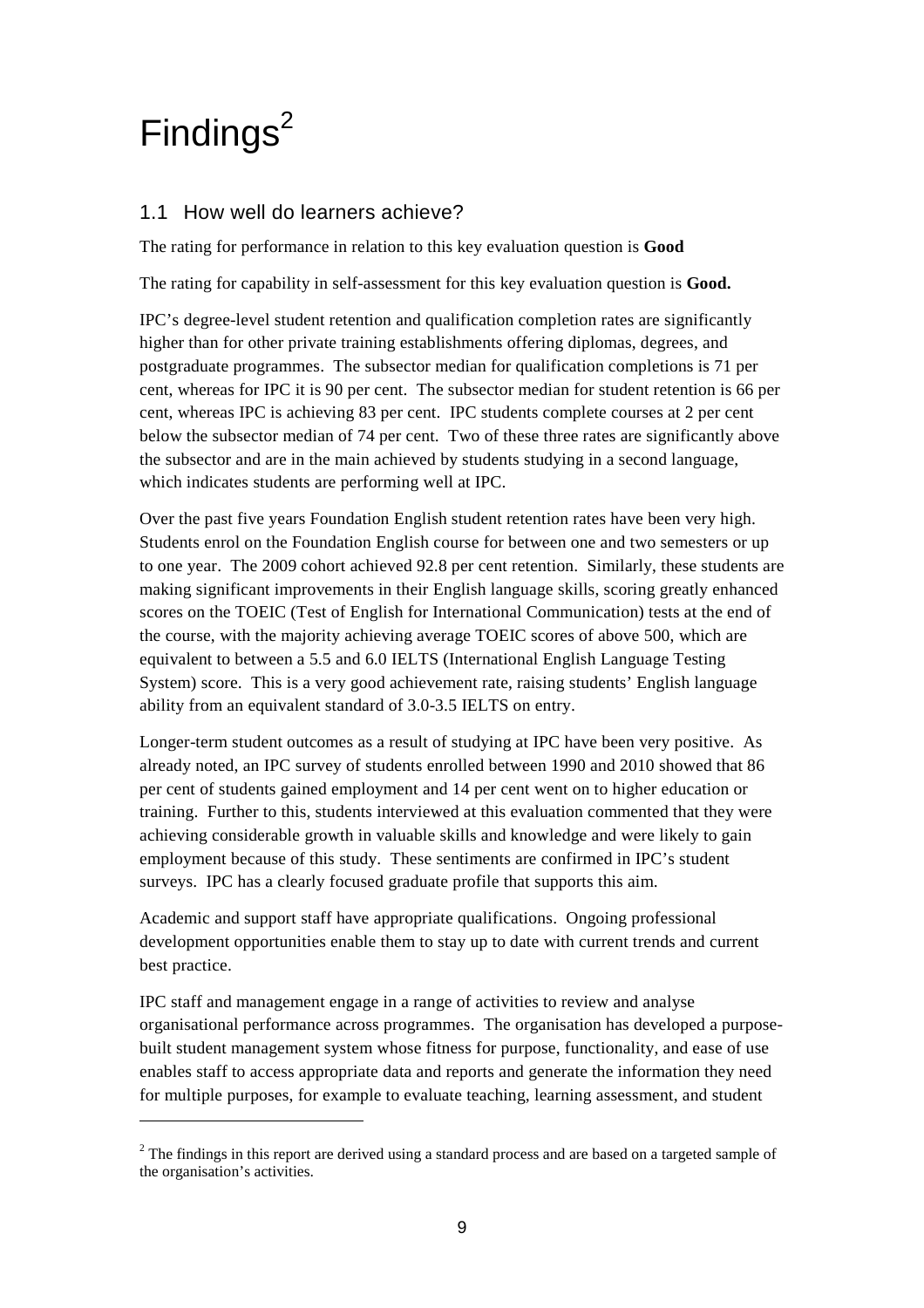support. Self-assessment in these respects is well developed, but to some extent the organisation is not yet reviewing and analysing its educational performance in a general and overall sense and on an ongoing basis. An example of this is the one-off study of learning outcomes between 1990 and 2010. The evaluation team did not see evidence of IPC embedding this level of self-assessment across the organisation and on an ongoing basis. However, many wide-ranging self-assessment processes are in place for reviewing how well the organisation addresses many of the most important needs of learners. In particular, teaching and support staff and members of the management team noted several areas where genuine improvements were made, such as to programmes and resources.

#### 1.2 What is the value of the outcomes for key stakeholders, including learners?

The rating for performance in relation to this key evaluation question is **Excellent.**

The rating for capability in self-assessment for this key evaluation question is **Good.**

IPC believes that the programme it has developed, at the graduate and postgraduate levels, reflects current practice in international business. The recent study of long-term student outcomes, noted in section 1.1 above, provided confirmation that IPC graduates are sought after, and a very high percentage of respondents move into employment related to their qualification<sup>3</sup>.

The flexibility of IPC's undergraduate programmes and courses is a distinguishing feature of the organisation. Students interviewed at this evaluation confirmed that they found that their study invigorating, challenging, and prepared them well for seeking employment.

IPC collects outcome data from past graduates via its Facebook page and through unsolicited emails from graduates once they return to their home country.

The organisation has many memoranda of understanding (MOUs) with high schools in a number of countries, mostly in Asia. The purpose of these MOUs is to facilitate mutual sharing of education and training opportunities between IPC and these schools and reflect the organisation's goal to broaden the relevance of its education to a wider international audience. The outcome of this goal is a number of students and teachers visiting IPC for short courses and for a number of IPC's graduates gaining teaching positions within these schools overseas.

IPC staff members work with students to develop and carry out collaborative student-tutor research projects. The staff members facilitate, encourage, and support the students to publish their research. In a similar manner, IPC supports its academic staff to complete advanced degrees and to publish in reputable journals. Currently a number are receiving support to complete PhDs and many have published articles in academic journals, such New Zealand Studies in Applied Linguistics.

 $\overline{a}$ 

 $3$  Of 1,700 students surveyed, 700 responded. Of these 700, 86 per cent were in employment related to their qualification and 14 per cent were engaged in further study.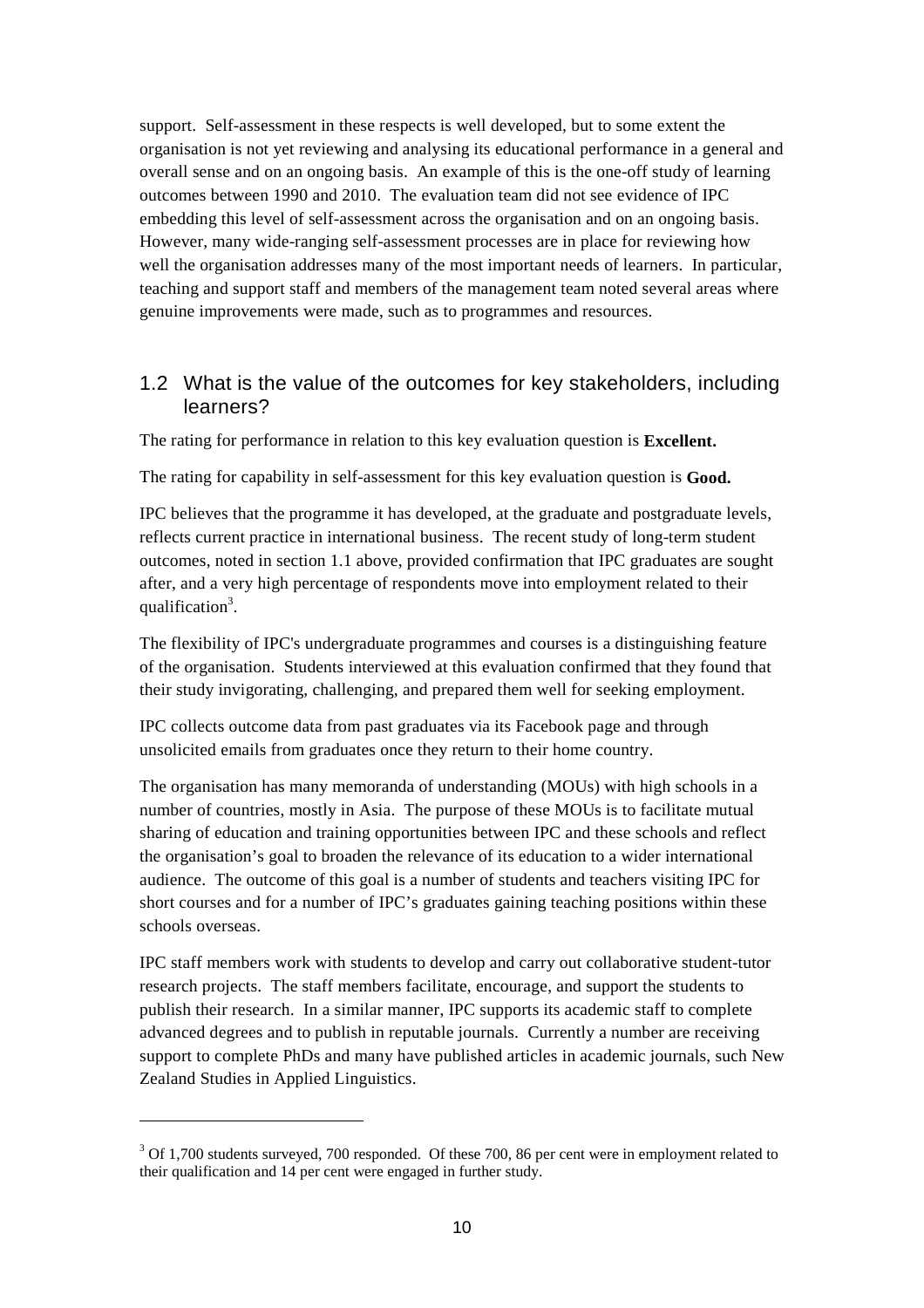IPC supports Diploma and Bachelor of International Studies students specialising in tourism to find internships both in and around Palmerston North and through IPC's satellite site in Queenstown, thereby enabling students to put theory into practice. The value of the Foundation English programme now is well established. A high percentage of students improve their English language abilities significantly, enabling access to the diploma or bachelor programmes.

As noted in 1.1 above, IPC has established self-assessment practices reasonably well, involving continuous monitoring of student progress, evaluating programmes, and assessing their value. However, developing and institutionalising self-assessment is a work in progress, and although IPC already has made meaningful improvements (at course and programme levels, supporting students, and facilitating staff development), further work is required in order that self-assessment is (or becomes) "business as usual" across the organisation.

#### 1.3 How well do programmes and activities match the needs of learners and other stakeholders?

The rating for performance in relation to this key evaluation question is **Good.**

The rating for capability in self-assessment for this key evaluation question is **Good.**

Both the Foundation English programme and the Diploma and Bachelor of International Studies programmes meet the needs of students very well and prepare them appropriately for employment and higher study. IPC provides high-speed internet access and subscriptions to appropriate academic databases to support and facilitate student and staff research. This is a greatly improved service, as confirmed by staff and students interviewed at this evaluation. IPC also has available a very well equipped and extensive academic library.

Students and teaching staff interviewed at this evaluation confirmed that the courses and programmes meet students' learning needs and expectations, and specifically:

- the IPC library provides students and staff with the study and learning resources they require across multiple levels of study and learning
- the tutors engage students effectively, provide them with appropriate academic challenge, and motivate the students to learn and achieve.

Foundation English students study at the pre-diploma/degree level because they have insufficient English to enter directly into diploma and bachelor-level programmes. As already noted, IPC supports these students well to progress their English language to the level necessary for entry into diploma and degree courses.

With its current focus on sustainability and interdisciplinary studies, IPC is proactive in anticipating change in the international business and tertiary education environments. The organisation is currently exploring the development of specific business studies to add to its programmes.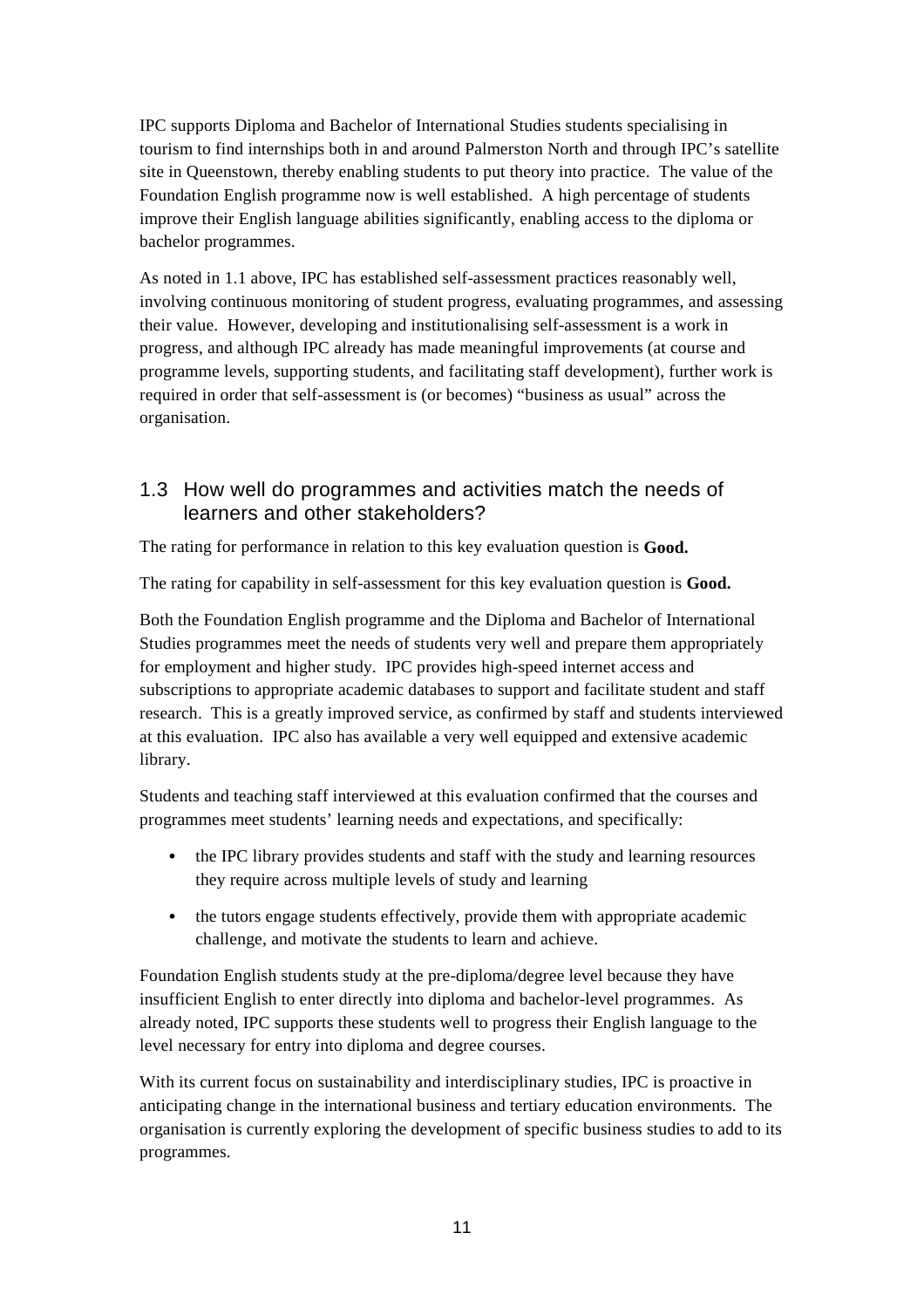Class sizes are small, with teacher-student ratios ranging between 1:10 and 1:15. In this way, IPC delivers teaching and learning personalised to the students and to meeting both their learning and personal/social development needs. Teachers and students interact frequently on a one-to-one basis.

IPC conducts student surveys at mid- and end of term and has recently reviewed its processes around these and moved to online surveys. The move has resulted in a disappointing percentage of students submitting surveys, and the organisation is currently making further changes to ensure a greater and more representative response in order to increase the reliability and validity of results. IPC staff (tutors) review student survey data to identify issues pertinent to them and their programmes, and they use the survey findings to make genuine changes to improve the courses and teaching. As indicated above, IPC has further work to do to achieve the range and depth of survey data required to identify patterns and trends (e.g. in assessment results) across programmes and across the diversity of international student groups now enrolled at IPC.

#### 1.4 How effective is the teaching?

The rating for performance in relation to this key evaluation question is **Good.**

The rating for capability in self-assessment for this key evaluation question is **Good.**

Teaching staff at IPC are highly effective. This is evident in the very high student retention and qualification achievement rates, as noted above in section 1.1. Academic staff members are very well qualified, with 30 staff currently holding a Master's degree and nine staff with PhDs, three staff having submitted PhD theses for examination, and four staff currently studying for a PhD. Many staff members also hold, or are engaged in study towards, an adult teaching certificate. Further to this, the New Zealand Teachers Council has recently approved IPC is a recognised site for the maintenance of teacher registration.

Staff interviews revealed, and student interviews confirmed, that IPC staff use a wide range of teaching strategies to facilitate student learning. Students appear engaged and challenged academically, and a very positive rapport was evident between tutors and students. It is noted also that students and teaching staff commented on how well the programmes are structured, enabling students to develop research and study skills appropriate to the level of study (undergraduate and postgraduate) they are undertaking.

Teaching staff are frequently involved in peer observations combined with reflection, critique, and discussions. This process is an important means by which staff members exchange ideas and methods, support each other, and share good practice.

Interviews by the evaluation team revealed a high level of collegiality and open communication between staff and management. IPC has recently redeveloped the existing performance monitoring process, based on key result areas (KRAs), and is currently introducing it across all the staff. IPC anticipates that the process will lead to greater selfreflection and assist the staff to identify areas for improvement.

Teaching staff use appropriate processes to moderate and monitor the validity and consistency of assessments. A gap in processes appears to exist, however, in respect to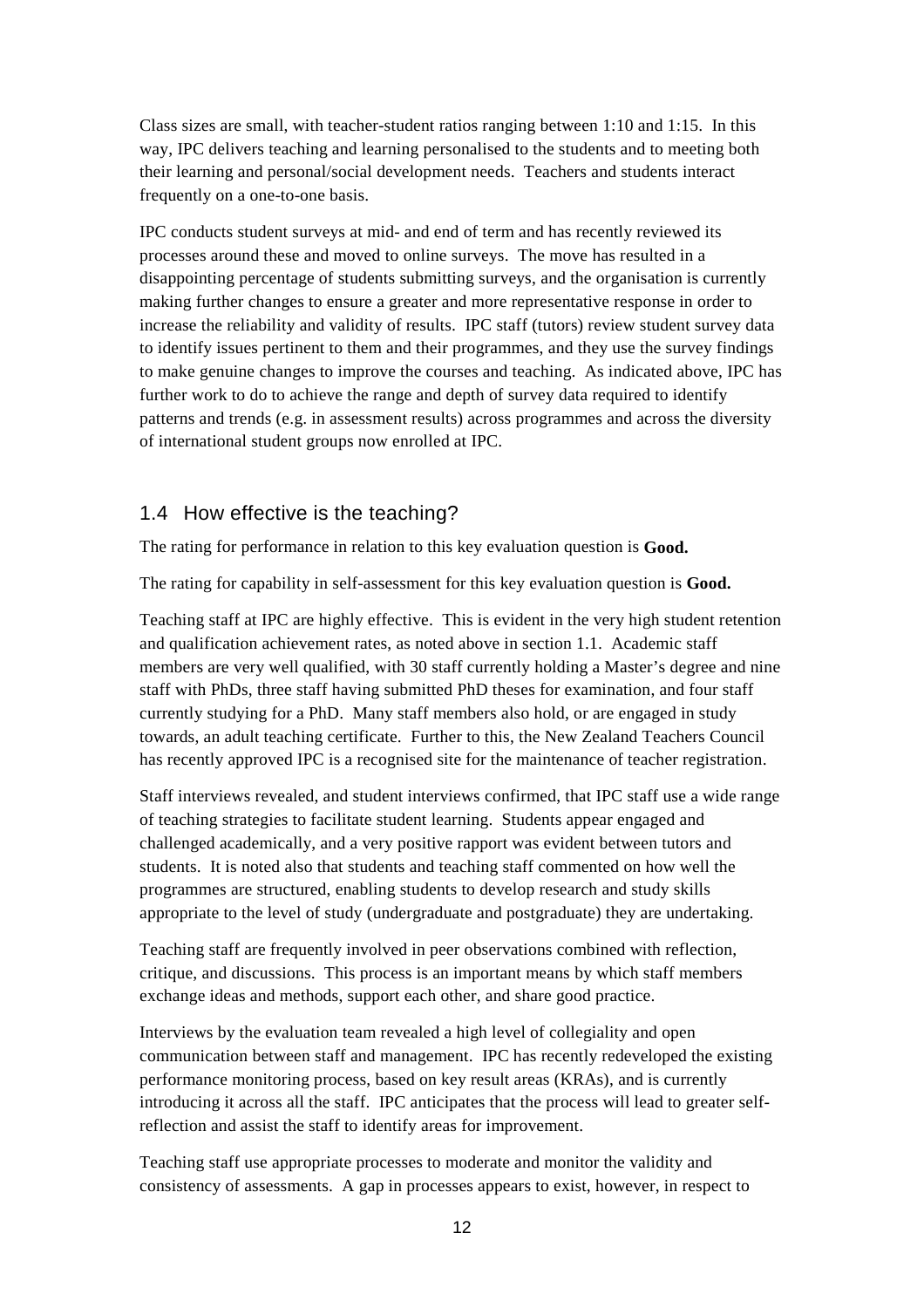insufficient checking of assessment material prior to its use to ensure fitness for purpose. Thus, while moderation and monitoring of assessment is occurring, it is seemingly not yet done in a planned and consistent manner across the organisation. While no evidence was found of poor assessment practice, the lack of consistency has the potential, if not counteracted, to result in poor assessment practice, which would not be identified prior to students completing assessments.

IPC has a number of processes to review and monitor the effectiveness of its teaching, and in the main these are effective. However, IPC needs to address and close any gaps so that:

- i. The organisation may assure itself that student learning is assessed using valid and reliable material
- ii. The assessment materials used are appropriate for the task.

Nonetheless, IPC's post-assessment moderation practices currently provide an acceptable level of checking to verify that assessment material is valid and is suitable to measure student progress and achievement.

#### 1.5 How well are learners guided and supported?

The rating for performance in relation to this key evaluation question is **Excellent.**

The rating for capability in self-assessment for this key evaluation question is **Good.**

IPC provides its international and domestic students with superb guidance and support, which begins prior to enrolment and continues through to follow-up after graduation. IPC staff meet many students and their parents in their home country. They provide them with the information that both need about all aspects of IPC such as the programmes of study, life in New Zealand, communication strategies with parents, and English language entry requirements. This area of guidance and support is a particular strength of IPC.

Student interviews revealed that the students are cared for very well and have very good access to all staff as needed. IPC provides many on-campus resources, such as accommodation in Palmerston North, a fully licensed cafeteria, a free Wi-Fi network, an extensive academic library, significant sports facilities, security patrols, and on-site medical services.

Students have phone contact 24 hours a day with security and support staff. The majority of students live on campus, with a small group in homestays in Palmerston North and Queenstown.

IPC has appropriate processes to check its compliance with the Code of Practice for the Pastoral Care of International Students. No issues are noted and none came to the attention of the evaluation team. IPC notes and records (electronically) and follows up on students' attendance, both in class and at the cafeteria, especially in cases where students living on site are unwell. Staff members visit students to check on their welfare when their absence is noted. At all levels IPC takes student complaints and concerns seriously, and records show that appropriate action is taken and seen to be taken.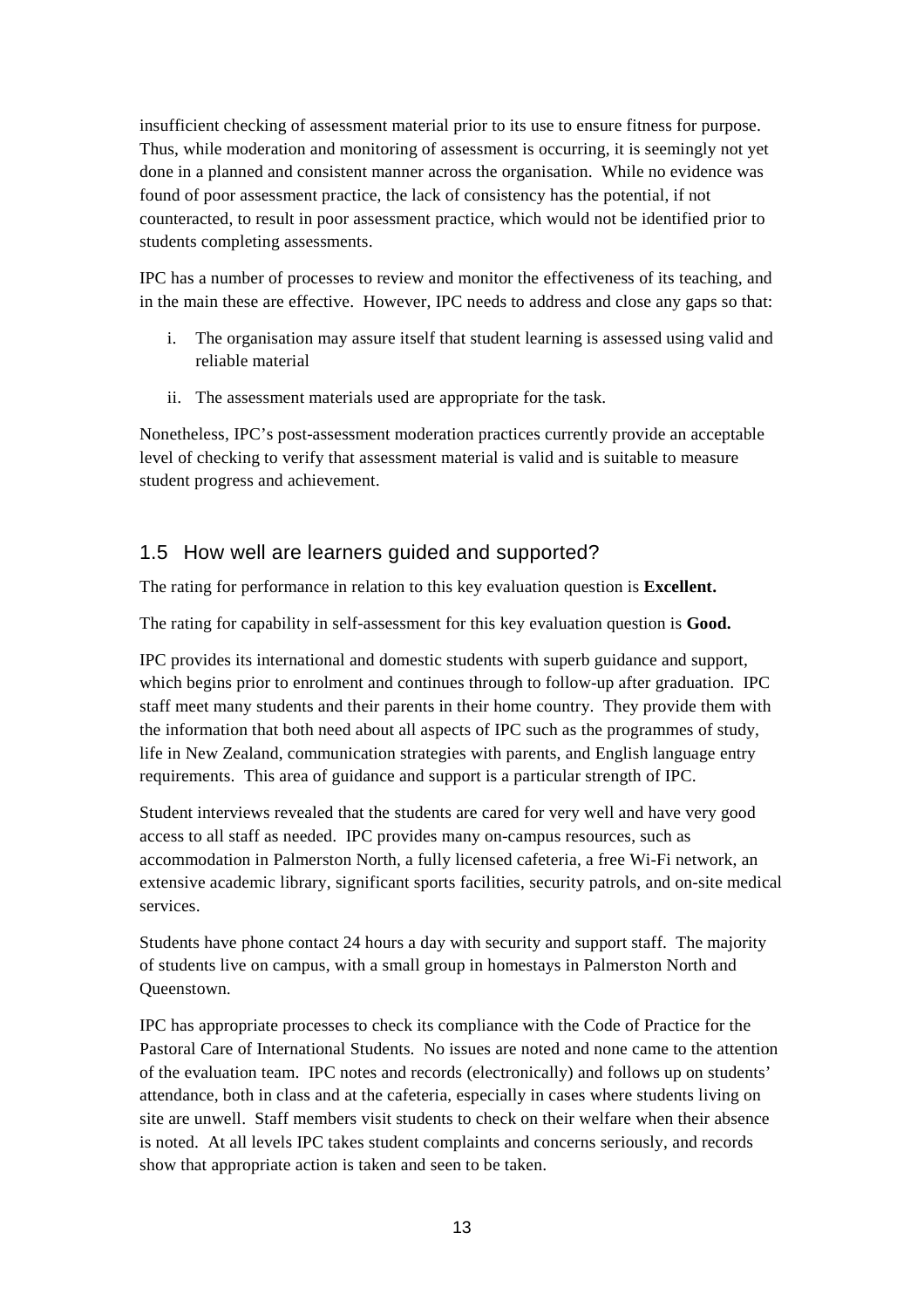Monitoring and review in this area of student well-being is effective, with all student data regarding enrolment, attendance, academic progress, and emerging personal issues recorded and maintained on the student management system and database. Regular reporting or tracking across the organisation is not yet fully coordinated or complete. Development work here is ongoing and commendable, but remains a work in progress.

#### 1.6 How effective are governance and management in supporting educational achievement?

The rating for performance in relation to this key evaluation question is **Good.**

The rating for capability in self-assessment for this key evaluation question is **Good.**

The governance and management of IPC provides a high level of focus and commitment towards learner achievement, and learners are achieving very well in terms of developing meaningful knowledge and skills, completing qualifications, and creating and disseminating new knowledge through research activities.

IPC has a clear and appropriate management structure within New Zealand. A New Zealand-based president was appointed approximately two years ago. The outcome is a range of improvements over that period, including:

- lifting IPC's teaching capacity through the appointment of better qualified staff
- improved communication among staff who now appear to operate more as a community of practice
- IPC gaining recognition from the New Zealand Teachers Council as a site for the maintenance of teacher registration.
- A well-qualified academic staff and an experienced corporate administration staff, along with a smoothly functioning research committee and an academic board, supports the IPC senior management team and provides it and the IPC board with the reports and communications they require in a timely manner to meet organisational deadlines and accountability requirements.

IPC has developed a number of key management and strategic documents, providing effective and innovative direction for the organisation. These documents have guided IPC's progress and include reports of the English language promotion working group, the Developing the IPC Research Culture report, a new KRA document and procedure, currently in use as part of staff planning and performance evaluation, reviews, and improvements in library and IT systems. These key strategic developments have provided the foundation for ongoing improvements to educational performance as well as selfassessment.

The governance body of IPC – the board of trustees and chairman of International Educational Foundation – resides in Japan. Communications between the chair of the board and New Zealand management is facilitated through internet-based videoconferencing and telephone contact, often several times a day. The chairman visits the New Zealand campus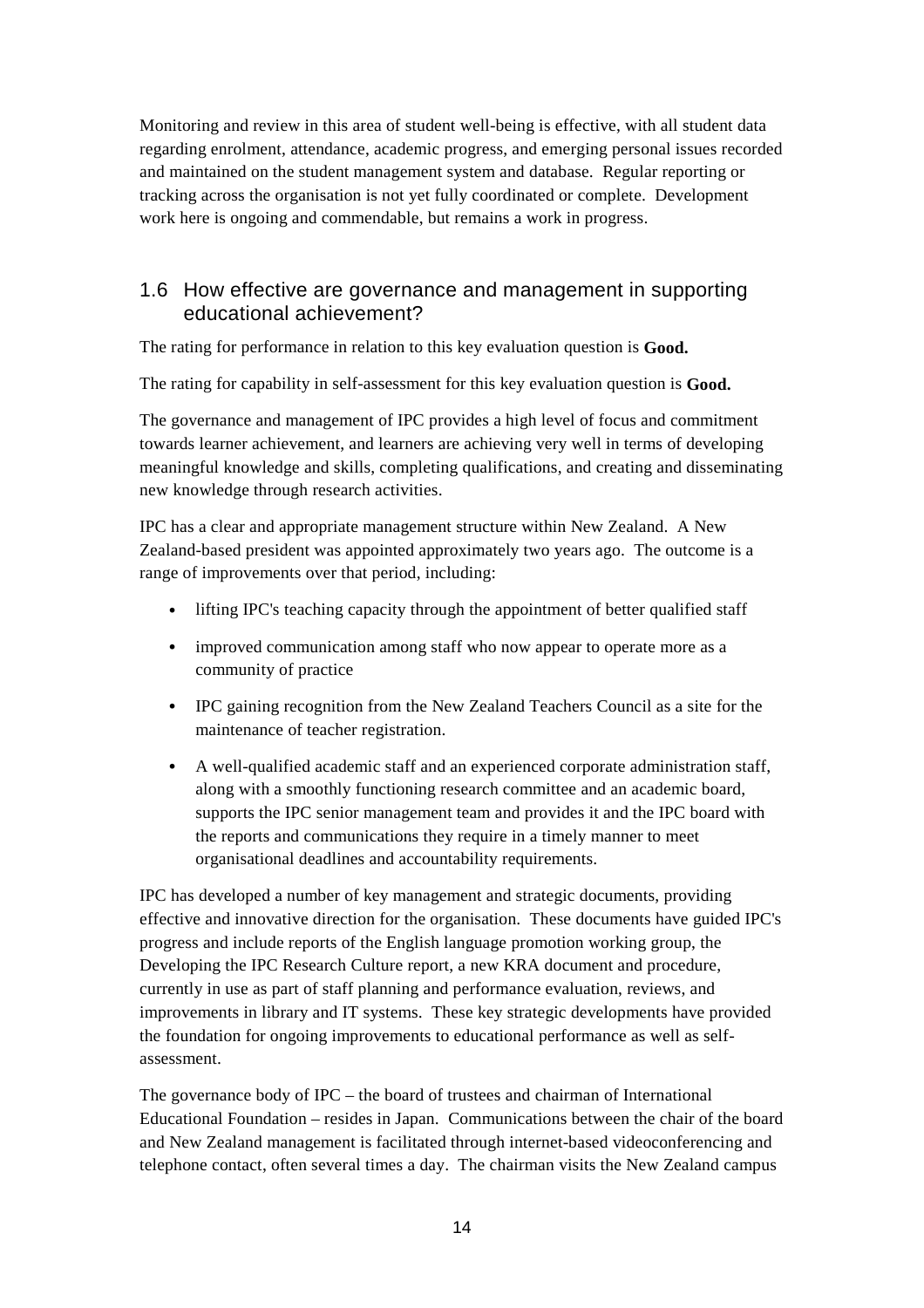several times a year and is actively engaged during these times visiting relevant stakeholders such as the Tertiary Education Commission and NZQA. This evaluation included a videoconference with the chair of the board, and free and open communication was observed between the New Zealand management staff present and the chairman.

IPC has been established in Palmerston North for 20 years. The physical facilities of IPC are purpose-built and are well maintained and resourced, and appropriate to the level of undergraduate and postgraduate programmes offered and the number of students enrolled. IPC offers a number of scholarships to international students to study in New Zealand, providing them with an opportunity for access to tertiary education that they might not otherwise get.

The organisation has maintained investment plans with the Tertiary Education Commission over a number of years. Currently it receives student achievement component (SAC) funding for 60 equivalent full-time domestic students. IPC supports these domestic students to achieve at rates similar to the international students.

Organisational self-assessment functions well. IPC has established an appropriate computerised student management system comprising an interactive database and reporting processes. The organisation uses the system to monitor and review how well it is performing as an educational institution and uses system-generated information to help identify areas for improvement and ways to bring it about. As already noted, some gaps exist in IPC's self-assessment strategy. In the main, these gaps are not significant and do not put students at risk. Self-assessment could be improved in such areas as:

- i. Monitoring and review of student survey data across the organisation, and the discernment, over time, of patterns and trends
- ii. The establishment of procedures for reviewing assessment material prior to its use, to ensure fitness for purpose
- iii. Ongoing monitoring of long-term student outcomes to evaluate the value of IPC's programmes.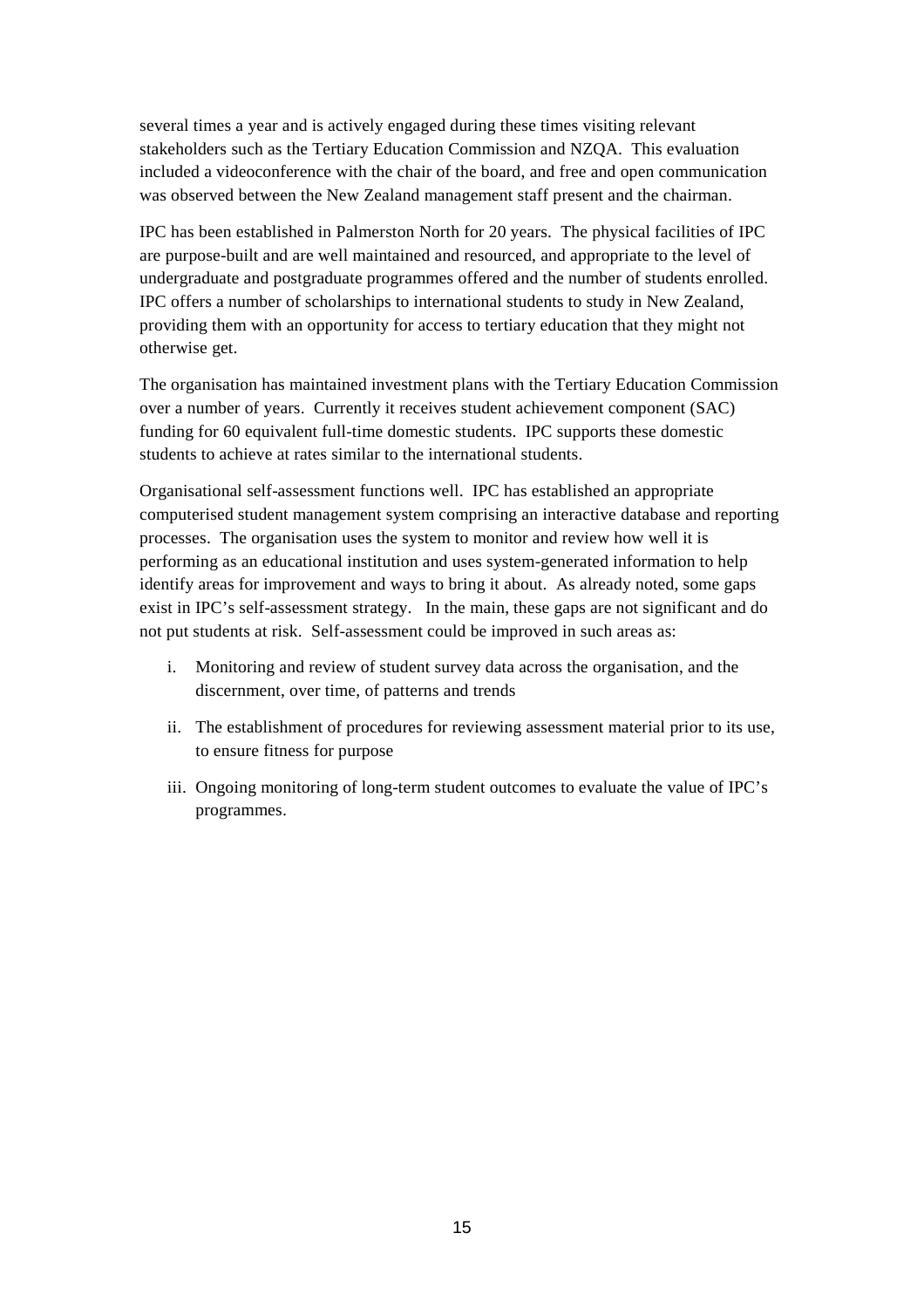### Focus Areas

*This section reports significant findings in each focus area, not already covered in Part 1.* 

#### 2.1 Focus area: Governance, management, and strategy

The rating in this focus area for educational performance is **Good.**

The rating for capability in self-assessment for this focus area is **Good.** 

#### 2.2 Focus area: International students

The rating in this focus area for educational performance is **Excellent.**

The rating for capability in self-assessment for this focus area is **Good.** 

#### 2.3 Focus area: Bachelor of International Studies (including the Diploma of International Studies)

The rating in this focus area for educational performance is **Good.** 

The key concern here is the validation of assessment material prior to use.

The rating for capability in self-assessment for this focus area is **Good.** 

#### 2.4 Focus area: Foundation English

The rating in this focus area for educational performance is **Excellent.**

The rating for capability in self-assessment for this focus area is **Good.**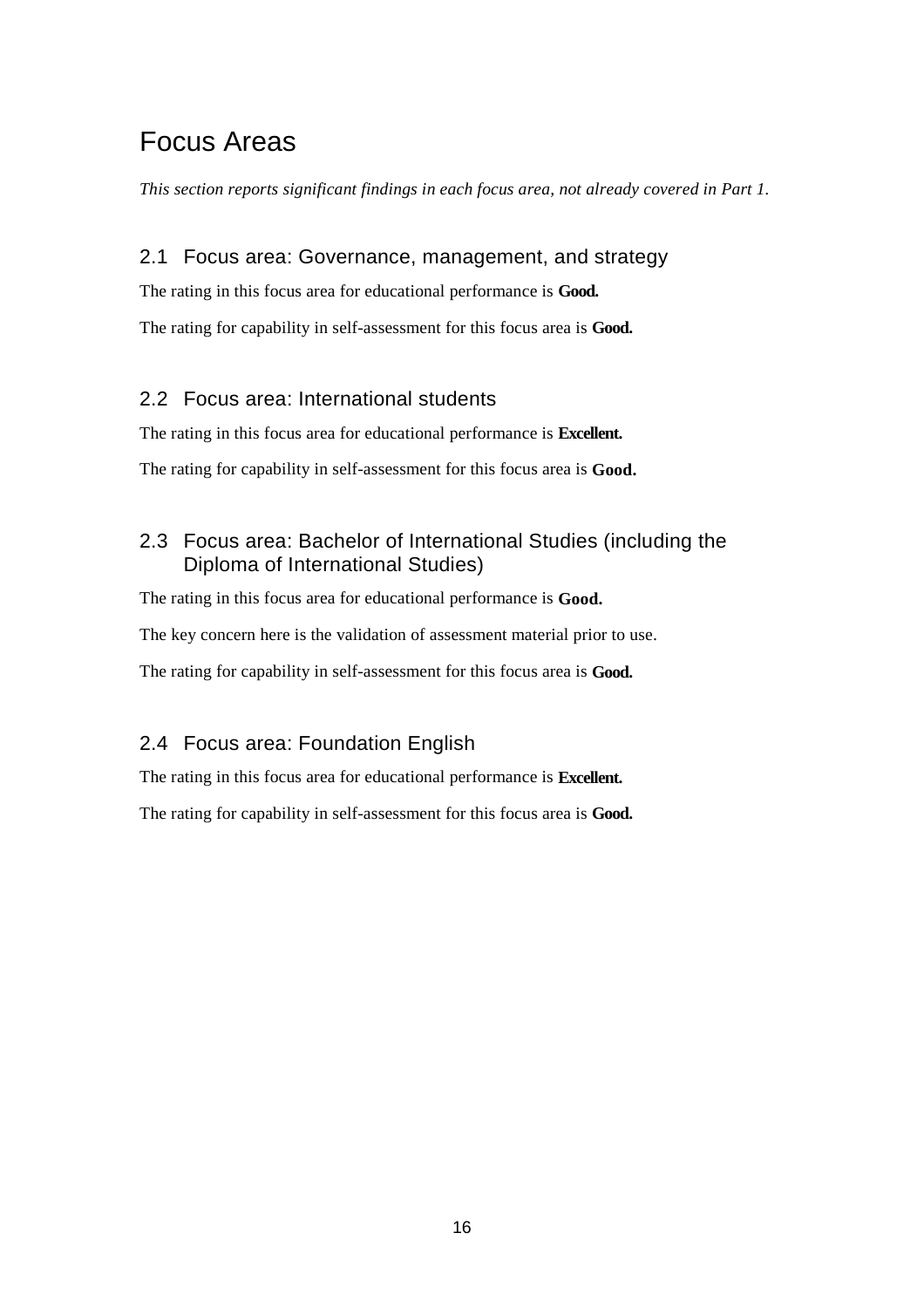## Recommendations

- Develop policies and procedures to more regularly review and moderate new and revised assessment material, to ensure it is fit for purpose.
- Further to current good practices, review programme data, such as from student surveys, and longer-term outcomes data, such as employment and further education, over time to establish patterns and trends and to identify areas for further improvement.

## Further actions

The next external evaluation and review will take place in accordance with NZQA's policy and is likely to occur within four years of the date of this report.